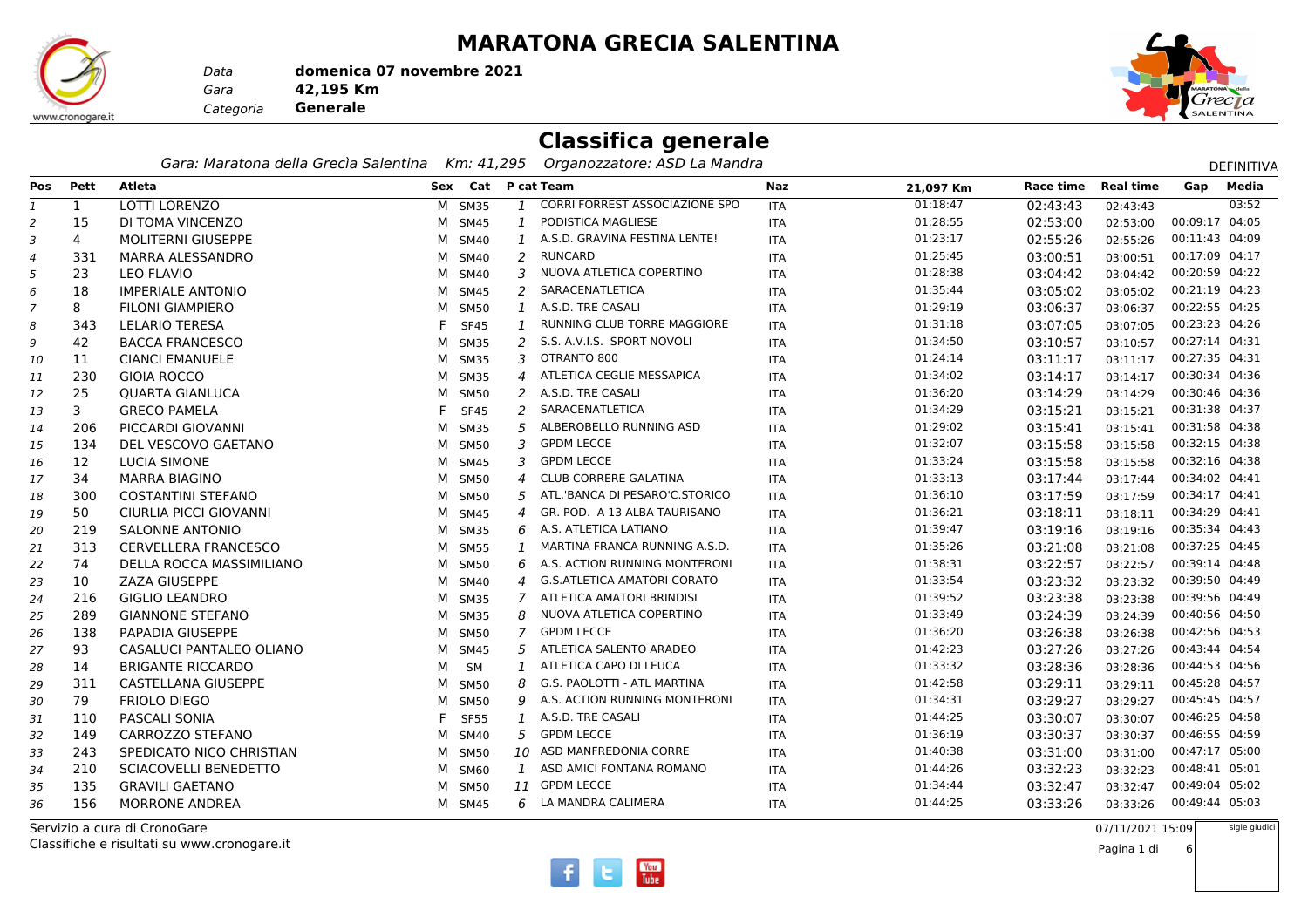*Gara: Maratona della Grecìa Salentina Km: 41,295 Organozzatore: ASD La Mandra*

| <b>DEFINITIVA</b> |  |
|-------------------|--|
|                   |  |

|     |      | Gara: Maratona della Grecia Salentina |   | KM: 41,295         |               | Organozzatore: ASD La Mandra     |            |           |           |                  |                | DEFINITIVA |
|-----|------|---------------------------------------|---|--------------------|---------------|----------------------------------|------------|-----------|-----------|------------------|----------------|------------|
| Pos | Pett | Atleta                                |   | Sex Cat P cat Team |               |                                  | Naz        | 21,097 Km | Race time | <b>Real time</b> | Gap            | Media      |
| 37  | 208  | PANZINI LEONARDO                      |   | M SM40             |               | 6 ASD AVIS MOLA RUNNING          | <b>ITA</b> | 01:39:50  | 03:33:30  | 03:33:30         | 00:49:48 05:03 |            |
| 38  | 177  | <b>TAURINO MARCO</b>                  |   | M SM40             | $\mathcal{I}$ | ASD WELOVEINSULINA TEAM          | <b>ITA</b> | 01:42:53  | 03:34:19  | 03:34:19         | 00:50:36 05:04 |            |
| 39  | 165  | <b>LEONE GIOVANNI</b>                 |   | M SM45             |               | 7 A.S.D. CAVALLI DI RAZZA        | <b>ITA</b> | 01:48:27  | 03:34:27  | 03:34:27         | 00:50:44 05:04 |            |
| 40  | 26   | PRICCI PATRIZIA                       |   | <b>SF45</b>        | 3             | RUNCARD                          | ITA        | 01:43:16  | 03:34:39  | 03:34:39         | 00:50:57 05:05 |            |
| 41  | 22   | <b>CARELLA CESARE</b>                 |   | M SM35             | 9             | <b>OSTUNI RUNNER'S</b>           | <b>ITA</b> | 01:48:43  | 03:36:03  | 03:36:03         | 00:52:20 05:07 |            |
| 42  | 151  | PALMIERI DARIO                        |   | M SM45             | 8             | ASD N.E.S.T.                     | <b>ITA</b> | 01:36:23  | 03:36:10  | 03:36:10         | 00:52:27 05:07 |            |
| 43  | 75   | POTUTO VINCENZO                       |   | M SM55             | 2             | A.S. ACTION RUNNING MONTERONI    | <b>ITA</b> | 01:48:12  | 03:36:21  | 03:36:21         | 00:52:39 05:07 |            |
| 44  | 146  | <b>GIOSA DARIO</b>                    |   | M SM45             | 9             | <b>GPDM LECCE</b>                | <b>ITA</b> | 01:40:02  | 03:36:36  | 03:36:36         | 00:52:54 05:07 |            |
| 45  | 207  | SOVERETO SERGIO COSIMO                |   | M SM40             | 8             | ALBEROBELLO RUNNING ASD          | <b>ITA</b> | 01:41:14  | 03:37:00  | 03:37:00         | 00:53:17 05:08 |            |
| 46  | 123  | <b>CORSINI DARIO</b>                  |   | M SM60             | 2             | PODISTICA MAGLIESE               | <b>ITA</b> | 01:44:25  | 03:37:19  | 03:37:19         | 00:53:36 05:09 |            |
| 47  | 316  | <b>GRIMALDI PIETRO</b>                |   | M SM55             |               | 3 A.S.D.FITNESS PODISTICA S.G.J. | ITA        | 01:45:38  | 03:37:47  | 03:37:47         | 00:54:04 05:09 |            |
| 48  | 124  | SICILIANO STEFANO                     |   | M SM45             |               | 10 PODISTICA MAGLIESE            | <b>ITA</b> | 01:44:26  | 03:37:55  | 03:37:55         | 00:54:12 05:09 |            |
| 49  | 130  | <b>SCATIGNA SALVATORE</b>             |   | M SM50             |               | 12 SALENTO IS RUNNING            | <b>ITA</b> | 01:44:08  | 03:39:09  | 03:39:09         | 00:55:27 05:11 |            |
| 50  | 45   | <b>TAURINO PAOLO</b>                  |   | M SM50             |               | 13 S.S. A.V.I.S. SPORT NOVOLI    | ITA        | 01:45:39  | 03:40:19  | 03:40:19         | 00:56:36 05:13 |            |
| 51  | 332  | LUPARELLI GIUSEPPE                    |   | M SM40             |               | 9 RUNCARD                        | <b>ITA</b> | 01:46:10  | 03:41:14  | 03:41:14         | 00:57:31 05:14 |            |
| 52  | 232  | <b>MAGGIO PIETRO</b>                  |   | M SM50             |               | 14 ATLETICA CEGLIE MESSAPICA     | <b>ITA</b> | 01:46:10  | 03:41:15  | 03:41:15         | 00:57:32 05:14 |            |
| 53  | 66   | <b>STEFANO ELISEO</b>                 |   | M SM40             |               | 10 A.S. ATLET. TAVIANO 97 ONLUS  | ITA        | 01:36:32  | 03:41:30  | 03:41:30         | 00:57:48 05:14 |            |
| 54  | 20   | <b>GRECO MASSIMILIANO</b>             |   | M SM45             |               | 11 ASD ATLETICA LEVERANO         | <b>ITA</b> | 01:33:31  | 03:42:10  | 03:42:10         | 00:58:28 05:15 |            |
| 55  | 341  | <b>GIURI GAETANO</b>                  |   | M SM45             |               | 12 RUNCARD                       | <b>ITA</b> | 01:44:51  | 03:43:31  | 03:43:31         | 00:59:49 05:17 |            |
| 56  | 171  | <b>AGROSI' FAUSTO</b>                 |   | M SM60             |               | 3 ASD SPORTIVAMENTE - MAGLIE     | <b>ITA</b> | 01:48:11  | 03:43:48  | 03:43:48         | 01:00:06 05:18 |            |
| 57  | 172  | <b>GALVANO GIACOMO GIUSEPPE</b>       |   | M SM45             |               | 13 ASD SPORTIVAMENTE - MAGLIE    | ITA        | 01:44:20  | 03:43:48  | 03:43:48         | 01:00:06 05:18 |            |
| 58  | 170  | <b>TUNNO MILENA</b>                   |   | <b>SF45</b>        |               | 4 ASD SPORTIVAMENTE - MAGLIE     | ITA        | 01:48:11  | 03:43:49  | 03:43:49         | 01:00:06 05:18 |            |
| 59  | 293  | RIZZELLO DANIELE                      | м | SM                 |               | 2 A.S.D. CAVALLI DI RAZZA        | <b>ITA</b> | 01:50:57  | 03:44:57  | 03:44:57         | 01:01:15 05:19 |            |
| 60  | 9    | ROSATO SIMONE                         |   | M SM50             |               | 15 A.S. ACTION RUNNING MONTERONI | <b>ITA</b> | 01:33:24  | 03:45:03  | 03:45:03         | 01:01:21 05:20 |            |
| 61  | 35   | PALUMBO GIUSEPPE                      |   | M SM50             |               | 16 CLUB CORRERE GALATINA         | ITA        | 01:44:14  | 03:45:51  | 03:45:51         | 01:02:08 05:21 |            |
| 62  | 16   | <b>FANULI ANTONIO BIAGIO</b>          | м | SM                 |               | 3 A.S.D. TRE CASALI              | ITA        | 01:36:00  | 03:47:04  | 03:47:04         | 01:03:21 05:22 |            |
| 63  | 220  | <b>VITALE PIETRO</b>                  |   | M SM55             |               | 4 A.S. ATLETICA LATIANO          | <b>ITA</b> | 01:53:31  | 03:47:15  | 03:47:15         | 01:03:32 05:23 |            |
| 64  | 188  | <b>MASCIOPINTO MATTEO</b>             |   | M SM45             |               | 14 A.S.D. MONTEDORO NOCI         | <b>ITA</b> | 01:52:20  | 03:47:23  | 03:47:23         | 01:03:40 05:23 |            |
| 65  | 82   | <b>CICCARESE MAURO</b>                |   | M SM40             |               | 11 ABACUS VILLA BALDASSARRI      | ITA        | 01:48:51  | 03:47:25  | 03:47:25         | 01:03:43 05:23 |            |
| 66  | 333  | <b>BLE' ALBERTO</b>                   | M | SM                 |               | 4 RUNCARD                        | ITA        | 01:46:59  | 03:47:41  | 03:47:41         | 01:03:58 05:23 |            |
| 67  | 41   | D'ANNA DOMENICO                       |   | M SM50             |               | 17 SARACENATLETICA               | <b>ITA</b> | 01:46:05  | 03:47:50  | 03:47:50         | 01:04:07 05:23 |            |
| 68  | 126  | SALVATORE DANILO                      |   | M SM40             |               | 12 PODISTICA MAGLIESE            | ITA        | 01:50:58  | 03:48:03  | 03:48:03         | 01:04:20 05:24 |            |
| 69  | 155  | <b>CANDIDO ANTONIO</b>                |   | M SM45             |               | 15 LA MANDRA CALIMERA            | ITA        | 01:50:59  | 03:48:33  | 03:48:33         | 01:04:51 05:24 |            |
| 70  | 292  | PEZZUTO ANTONIO                       |   | M SM55             |               | 5 A.S.D. CAVALLI DI RAZZA        | <b>ITA</b> | 01:48:29  | 03:48:48  | 03:48:48         | 01:05:05 05:25 |            |
| 71  | 215  | <b>CONSENTI COSIMO</b>                |   | M SM35             |               | 10 ATLETICA AMATORI BRINDISI     | <b>ITA</b> | 01:39:52  | 03:49:01  | 03:49:01         | 01:05:19 05:25 |            |
| 72  | 182  | PINTO GIANLUCA                        |   | M SM35             |               | 11 G.S.ATLETICA AMATORI CORATO   | ITA        | 01:50:45  | 03:50:06  | 03:50:06         | 01:06:24 05:27 |            |
| 73  | 163  | PICCI SALVATORE                       |   | M SM50             |               | 18 A.S.D. CAVALLI DI RAZZA       | <b>ITA</b> | 01:48:27  | 03:50:57  | 03:50:57         | 01:07:15 05:28 |            |
| 74  | 85   | PAGLIALUNGA SILVANO                   |   | M SM50             |               | 19 PODISTICA COPERTINO           | <b>ITA</b> | 01:44:26  | 03:51:10  | 03:51:10         | 01:07:27 05:28 |            |
| 75  | 285  | <b>FEDELIN TERESO</b>                 |   | M SM45             |               | 16 GPDM LECCE                    | <b>EXT</b> | 01:40:37  | 03:52:02  | 03:52:02         | 01:08:20 05:29 |            |
| 76  | 128  | RIZZO FERNANDO                        |   | M SM55             |               | 6 SALENTO IS RUNNING             | ITA        | 01:51:04  | 03:53:04  | 03:53:04         | 01:09:21 05:31 |            |
| 77  | 272  | ALEMANNO ALESSANDRO                   |   | M SM40             |               | 13 A.S.D. TRE CASALI             | ITA        | 01:53:34  | 03:53:11  | 03:53:11         | 01:09:28 05:31 |            |
|     |      |                                       |   |                    |               |                                  |            |           |           |                  |                |            |

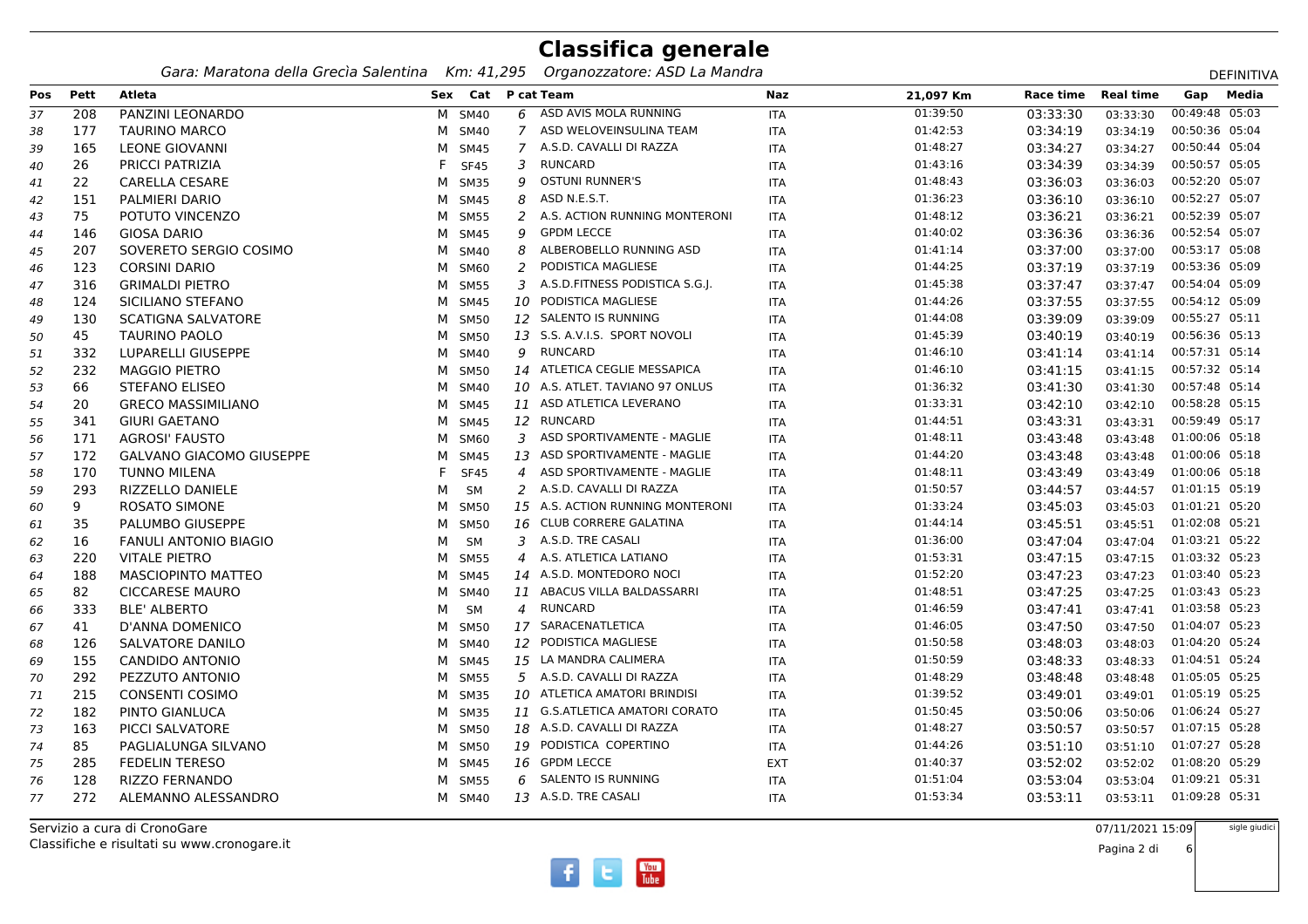*Gara: Maratona della Grecìa Salentina Km: 41,295 Organozzatore: ASD La Mandra*

|            |             | Gara: Maratona della Grecia Salentina |   | KM: 41,295         |                | "Organozzatore: ASD La Mandra     |            |           |           |                  |                | DEFINITIVA |
|------------|-------------|---------------------------------------|---|--------------------|----------------|-----------------------------------|------------|-----------|-----------|------------------|----------------|------------|
| <b>Pos</b> | <b>Pett</b> | <b>Atleta</b>                         |   | Sex Cat P cat Team |                |                                   | <b>Naz</b> | 21,097 Km | Race time | <b>Real time</b> | Gap            | Media      |
| 78         | 39          | <b>MAGGIO SALVATORE</b>               |   | M SM50             |                | 20 CLUB CORRERE GALATINA          | <b>ITA</b> | 01:44:06  | 03:53:19  | 03:53:19         | 01:09:37 05:31 |            |
| 79         | 257         | <b>FRANCO GIUSEPPE</b>                |   | M SM50             |                | 21 PODISTICA COPERTINO            | <b>ITA</b> | 01:52:03  | 03:53:24  | 03:53:24         | 01:09:42 05:31 |            |
| 80         | 144         | PRETE PIERO                           |   | M SM55             |                | 7 GPDM LECCE                      | <b>ITA</b> | 01:52:15  | 03:54:29  | 03:54:29         | 01:10:47 05:33 |            |
| 81         | 184         | <b>TEDONE MARCELLO</b>                |   | M SM40             |                | 14 G.S.ATLETICA AMATORI CORATO    | <b>ITA</b> | 01:44:24  | 03:55:33  | 03:55:33         | 01:11:51 05:34 |            |
| 82         | 197         | <b>COLAIANNI ANTONIO</b>              |   | M SM45             |                | 17 ASS. NAZIONALE BERSAGLIERI BAR | ITA        | 01:36:44  | 03:56:11  | 03:56:11         | 01:12:28 05:35 |            |
| 83         | 265         | <b>BECCARISI GIUSEPPE</b>             |   | M SM55             | 8              | A.S.D. PODISTICA SOLETUM          | <b>ITA</b> | 01:44:26  | 03:56:35  | 03:56:35         | 01:12:53 05:36 |            |
| 84         | 190         | <b>FABIANO GIANFRANCO</b>             |   | M SM45             |                | 18 A.S.D. TRANI MARATHON          | <b>ITA</b> | 01:50:57  | 03:57:29  | 03:57:29         | 01:13:47 05:37 |            |
| 85         | 52          | MARSELLA LUCREZIA                     |   | F SF45             |                | 5 ATL. AMATORI CORIGLIANO         | <b>ITA</b> | 01:51:25  | 03:58:22  | 03:58:22         | 01:14:39 05:38 |            |
| 86         | 58          | ANTONACI TOMMASO                      |   | M SM50             |                | 22 ATL. AMATORI CORIGLIANO        | <b>ITA</b> | 01:51:26  | 03:58:22  | 03:58:22         | 01:14:39 05:38 |            |
| 87         | 326         | <b>GAVASSO SEBASTIANO</b>             |   | M SM40             |                | 15 ATL. TUSCULUM                  | <b>ITA</b> | 01:52:47  | 03:58:37  | 03:58:37         | 01:14:55 05:39 |            |
| 88         | 355         | SIMONE MATTEO                         |   | M SM55             |                | 9 ASD ATLETICA LA SBARRA          | <b>ITA</b> | 01:46:05  | 03:58:38  | 03:58:38         | 01:14:55 05:39 |            |
| 89         | 125         | AGROSI' MAURIZIO                      |   | M SM50             |                | 23 PODISTICA MAGLIESE             | ITA        | 01:44:25  | 03:58:47  | 03:58:47         | 01:15:04 05:39 |            |
| 90         | 280         | RIZZO LUIGI GERARDO                   |   | M SM65             | $\mathbf{1}$   | SPORT RUNNING PORTOSELVAGGIO      | ITA        | 01:53:49  | 03:59:38  | 03:59:38         | 01:15:55 05:40 |            |
| 91         | 217         | <b>DELLI FIORI GIUSEPPE</b>           |   | M SM35             |                | 12 A.S. ATLETICA LATIANO          | <b>ITA</b> | 01:53:31  | 03:59:50  | 03:59:50         | 01:16:08 05:41 |            |
| 92         | 94          | <b>BARNABA ANDREA</b>                 |   | M SM50             |                | 24 A.S.D. PODISTICA SOLETUM       | ITA        | 01:51:52  | 04:00:35  | 04:00:35         | 01:16:53 05:42 |            |
| 93         | 349         | <b>MILONE ANTONIO</b>                 |   | M SM45             |                | 19 TREPUZZI RUNNING A.S.D.        | ITA        | 01:59:03  | 04:00:35  | 04:00:35         | 01:16:53 05:42 |            |
| 94         | 350         | DE VENTURA GIUSEPPE                   |   | M SM50             |                | 25 TREPUZZI RUNNING A.S.D.        | <b>ITA</b> | 01:59:03  | 04:00:35  | 04:00:35         | 01:16:53 05:42 |            |
| 95         | 103         | <b>SERRA DARIO</b>                    |   | M SM45             |                | 20 A.S.D. PODISTICA SOLETUM       | <b>ITA</b> | 01:51:36  | 04:00:48  | 04:00:48         | 01:17:06 05:42 |            |
| 96         | 317         | <b>GALEONE GIUSEPPE</b>               |   | M SM50             |                | 26 A.S.D.FITNESS PODISTICA S.G.J. | ITA        | 01:39:30  | 04:02:23  | 04:02:23         | 01:18:40 05:44 |            |
| 97         | 356         | CALCAGNILE MARIA ELENA                |   | <b>SF40</b>        |                | 1 A.S.D. TRE CASALI               | <b>ITA</b> | 01:59:26  | 04:02:24  | 04:02:24         | 01:18:42 05:44 |            |
| 98         | 325         | PETRELLI VITO                         |   | M SM35             |                | 13 RUNCARD                        | <b>ITA</b> | 01:42:58  | 04:02:27  | 04:02:27         | 01:18:45 05:44 |            |
| 99         | 308         | DE PACE FRANCESCO                     |   | M SM50             |                | 27 A.S.D. PODISTICA GROTTAGLIE    | <b>ITA</b> | 01:50:10  | 04:02:53  | 04:02:53         | 01:19:11 05:45 |            |
| 100        | 229         | <b>FRAGNELLI PIETRO</b>               |   | M SM40             |                | 16 ATLETICA CEGLIE MESSAPICA      | ITA        | 01:59:03  | 04:03:03  | 04:03:03         | 01:19:21 05:45 |            |
| 101        | 61          | <b>MORRONE ANTONIO</b>                |   | M SM55             |                | 10 ATL. AMATORI CORIGLIANO        | ITA        | 01:59:24  | 04:03:29  | 04:03:29         | 01:19:47 05:46 |            |
| 102        | 64          | <b>QUARTA RAFFAELE</b>                |   | M SM50             |                | 28 ATL. AMATORI CORIGLIANO        | <b>ITA</b> | 01:51:12  | 04:04:04  | 04:04:04         | 01:20:22 05:47 |            |
| 103        | 40          | PRIMICERI PIERPAOLO                   |   | M SM45             |                | 21 SARACENATLETICA                | ITA        | 01:50:59  | 04:05:33  | 04:05:33         | 01:21:51 05:49 |            |
| 104        | 346         | <b>GIAMMANCO MICHELE</b>              |   | M SM70             |                | 1 APULIA SPORT PALAGIANO          | ITA        | 01:52:00  | 04:05:40  | 04:05:40         | 01:21:58 05:49 |            |
| 105        | 287         | DE GIOVANNI ANTONIO                   | M | <b>SM50</b>        | 29             | <b>GPDM LECCE</b>                 | ITA        | 01:55:20  | 04:05:47  | 04:05:47         | 01:22:05 05:49 |            |
| 106        | 259         | <b>GRECO VALENTINA</b>                |   | <b>SF40</b>        | 2              | PODISTICA COPERTINO               | <b>ITA</b> | 01:59:10  | 04:05:52  | 04:05:52         | 01:22:10 05:49 |            |
| 107        | 148         | <b>GERMINAL GIANLUCA</b>              |   | M SM45             |                | 22 GPDM LECCE                     | ITA        | 01:57:53  | 04:06:00  | 04:06:00         | 01:22:17 05:49 |            |
| 108        | 81          | <b>FEDELE ARTURO</b>                  |   | M SM60             | $\overline{4}$ | ABACUS VILLA BALDASSARRI          | <b>ITA</b> | 01:48:51  | 04:07:40  | 04:07:40         | 01:23:58 05:52 |            |
| 109        | 36          | <b>GALLA FABIO</b>                    | М | SM45               |                | 23 CLUB CORRERE GALATINA          | <b>ITA</b> | 01:51:53  | 04:07:47  | 04:07:47         | 01:24:04 05:52 |            |
| 110        | 296         | PACCIOLLA FRANCESCO                   |   | M SM40             |                | 17 A.S.D. PODISTICA MONTERONI     | <b>ITA</b> | 01:48:41  | 04:08:07  | 04:08:07         | 01:24:25 05:52 |            |
| 111        | 304         | <b>STUMBO ANTONELLA</b>               |   | <b>SF50</b>        |                | 1 ASD TALENTI RUNNING TEAM ROMA   | <b>ITA</b> | 01:56:53  | 04:08:27  | 04:08:27         | 01:24:45 05:53 |            |
| 112        | 159         | <b>GRECO GIOVANNI PASQUALE</b>        |   | M SM55             |                | 11 ASD ATLETICA LEVERANO          | ITA        | 01:49:14  | 04:08:42  | 04:08:42         | 01:24:59 05:53 |            |
| 113        | 198         | SATALINO ALESSANDRO                   |   | M SM35             |                | 14 A.S.D. BARLETTA SPORTIVA       | <b>ITA</b> | 02:07:17  | 04:09:24  | 04:09:24         | 01:25:41 05:54 |            |
| 114        | 335         | DONVITO LEONARDO                      |   | M SM50             |                | 30 ASD AMICI FONTANA ROMANO       | ITA        | 01:51:01  | 04:09:32  | 04:09:32         | 01:25:50 05:54 |            |
| 115        | 173         | SPIRI ANTONIO CARMINE                 |   | M SM40             |                | 18 ASD RUN LIFE                   | ITA        | 01:48:53  | 04:09:59  | 04:09:59         | 01:26:17 05:55 |            |
| 116        | 119         | ROSANO GIANLUIGI                      | M | SM60               |                | 5 A.S.D. P.U.C. SALENTO           | <b>ITA</b> | 01:52:33  | 04:09:59  | 04:09:59         | 01:26:17 05:55 |            |
| 117        | 241         | PATETE ENRICO                         | м | <b>SM55</b>        |                | 12 ATLETICA MOLISE AMATORI        | ITA        | 01:45:57  | 04:10:15  | 04:10:15         | 01:26:32 05:55 |            |
| 118        | 28          | <b>MARRA FRANCESCA</b>                |   | F SF35             |                | 1 ASD CORRERE PER SEMPRE          | ITA        | 01:54:24  | 04:10:30  | 04:10:30         | 01:26:47 05:56 |            |
|            |             |                                       |   |                    |                |                                   |            |           |           |                  |                |            |

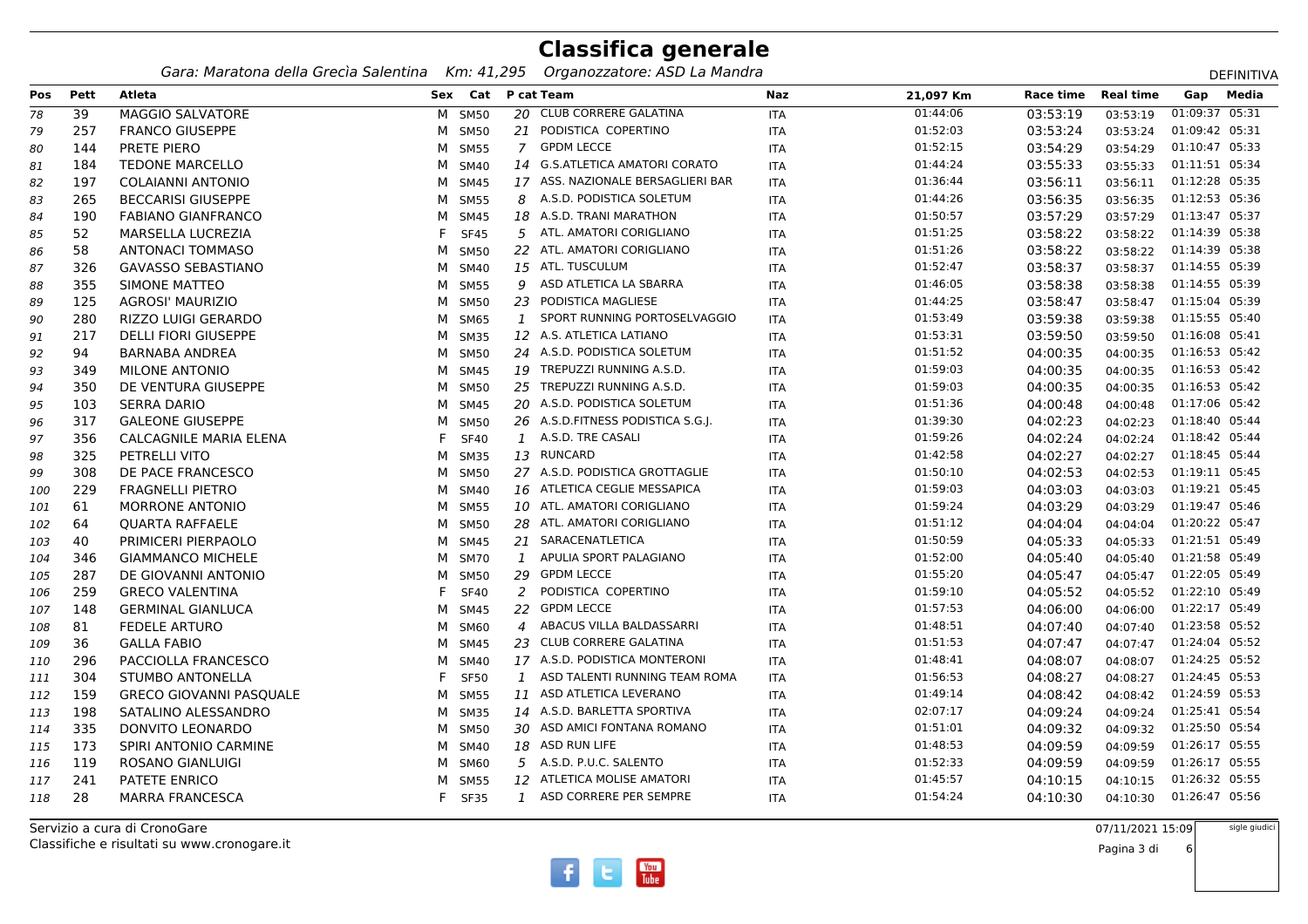*Gara: Maratona della Grecìa Salentina Km: 41,295 Organozzatore: ASD La Mandra*

| <b>DEFINITIV</b> |
|------------------|
|------------------|

|     |      | Gara: Maratona della Grecia Salentina |   | KM: 41,295         |                | - Organozzatore: ASD La Mandra    |            |           |           |                  |                | DEFINITIVA |
|-----|------|---------------------------------------|---|--------------------|----------------|-----------------------------------|------------|-----------|-----------|------------------|----------------|------------|
| Pos | Pett | Atleta                                |   | Sex Cat P cat Team |                |                                   | Naz        | 21,097 Km | Race time | <b>Real time</b> | Gap            | Media      |
| 119 | 139  | <b>OUARTA ANTONIO</b>                 |   | M SM40             |                | 19 GPDM LECCE                     | <b>ITA</b> | 01:59:26  | 04:11:18  | 04:11:18         | 01:27:35 05:57 |            |
| 120 | 176  | DONADEO FERRUCCIO ANTONIO             |   | M SM35             |                | 15 RUNCARD                        | <b>ITA</b> | 01:48:47  | 04:12:35  | 04:12:35         | 01:28:53 05:59 |            |
| 121 | 84   | ROLLO FERNANDO                        |   | M SM60             | 6              | PODISTICA COPERTINO               | <b>ITA</b> | 01:59:15  | 04:13:41  | 04:13:41         | 01:29:58 06:00 |            |
| 122 | 62   | CRISPINO MAURIZIO                     | M | SM45               |                | 24 ATL. AMATORI CORIGLIANO        | <b>ITA</b> | 01:59:27  | 04:15:10  | 04:15:10         | 01:31:27 06:02 |            |
| 123 | 199  | <b>CANNITO FRANCESCO</b>              | M | SM60               | $7^{\circ}$    | HAPPY RUNNERS ALTAMURA            | <b>ITA</b> | 02:07:15  | 04:15:32  | 04:15:32         | 01:31:49 06:03 |            |
| 124 | 185  | <b>TORELLI GIUSEPPE</b>               | м | <b>SM50</b>        |                | 31 G.S.ATLETICA AMATORI CORATO    | <b>ITA</b> | 01:45:36  | 04:15:43  | 04:15:43         | 01:32:00 06:03 |            |
| 125 | 106  | <b>MANSI MONTENEGRO ROBERTO</b>       | м | <b>SM55</b>        |                | 13 A.S.D. TRE CASALI              | ITA        | 01:57:56  | 04:15:49  | 04:15:49         | 01:32:06 06:03 |            |
| 126 | 235  | <b>CERVELLERA DAVIDE</b>              | м | <b>SM</b>          | 5.             | <b>OSTUNI RUNNER'S</b>            | ITA        | 02:00:05  | 04:15:58  | 04:15:58         | 01:32:16 06:03 |            |
| 127 | 290  | DE RICCARDIS SIMONE                   | м | SM45               | 25             | LA MANDRA CALIMERA                | <b>ITA</b> | 01:59:02  | 04:16:32  | 04:16:32         | 01:32:50 06:04 |            |
| 128 | 247  | <b>GIORGINO MAURO</b>                 | м | SM60               | 8              | A.S. MARATHON CLUB LECCE          | <b>ITA</b> | 01:59:00  | 04:16:43  | 04:16:43         | 01:33:01 06:05 |            |
| 129 | 51   | POTENZA OSVALDO                       | M | SM60               |                | 9 GR. POD. A 13 ALBA TAURISANO    | ITA        | 01:49:15  | 04:16:46  | 04:16:46         | 01:33:04 06:05 |            |
| 130 | 255  | <b>PANICO SERGIO</b>                  | M | <b>SM50</b>        |                | 32 A.S. ATLETICA TRICASE          | <b>ITA</b> | 01:59:03  | 04:16:46  | 04:16:46         | 01:33:04 06:05 |            |
| 131 | 354  | STEFANELLI FRANCO                     | м | SM60               |                | 10 CLUB CORRERE GALATINA          | <b>ITA</b> | 01:53:01  | 04:17:11  | 04:17:11         | 01:33:28 06:05 |            |
| 132 | 342  | <b>BOYD JULIA</b>                     |   | <b>SF50</b>        | 2              | <b>KENT ATHLETIC</b>              |            | 01:56:24  | 04:17:17  | 04:17:17         | 01:33:35 06:05 |            |
| 133 | 270  | <b>MANCO MARIO</b>                    | м | SM40               |                | 20 A.S.D. TRE CASALI              | ITA        | 01:53:29  | 04:17:31  | 04:17:31         | 01:33:49 06:06 |            |
| 134 | 225  | <b>SCIURTI ANDREA</b>                 | м | SM45               |                | 26 A.S.D. ATLETICA MESAGNE - AVIS | <b>ITA</b> | 01:48:31  | 04:18:32  | 04:18:32         | 01:34:50 06:07 |            |
| 135 | 183  | <b>SCARCELLI FELICE</b>               | м | SM45               |                | 27 G.S.ATLETICA AMATORI CORATO    | <b>ITA</b> | 01:45:27  | 04:18:45  | 04:18:45         | 01:35:02 06:07 |            |
| 136 | 271  | DOKAJ MARTA                           |   | <b>SF45</b>        |                | 6 A.S.D. TRE CASALI               | ITA        | 01:53:37  | 04:19:01  | 04:19:01         | 01:35:18 06:08 |            |
| 137 | 112  | LOMBARDO ANGELO LUCA                  | м | SM40               |                | 21 A.S.D. TRE CASALI              | ITA        | 01:53:21  | 04:19:05  | 04:19:05         | 01:35:23 06:08 |            |
| 138 | 307  | <b>CASSESE CARLO</b>                  | M | SM45               |                | 28 A.S.D. PODISTICA GROTTAGLIE    | <b>ITA</b> | 01:47:58  | 04:19:15  | 04:19:15         | 01:35:32 06:08 |            |
| 139 | 38   | <b>MARIANO IVANOE</b>                 | м | <b>SM50</b>        |                | 33 CLUB CORRERE GALATINA          | <b>ITA</b> | 01:50:34  | 04:19:52  | 04:19:52         | 01:36:10 06:09 |            |
| 140 | 46   | METRANGOLO STEFANO                    | M | <b>SM50</b>        |                | 34 S.S. A.V.I.S. SPORT NOVOLI     | <b>ITA</b> | 02:01:19  | 04:20:19  | 04:20:19         | 01:36:37 06:10 |            |
| 141 | 83   | LABRIOLA SALVATORE                    | M | <b>SM70</b>        |                | 2 ABACUS VILLA BALDASSARRI        | ITA        | 01:52:46  | 04:21:00  | 04:21:00         | 01:37:18 06:11 |            |
| 142 | 68   | <b>MARGARITO FRANCO</b>               | м | <b>SM55</b>        |                | 14 A.S. ATLET. TAVIANO 97 ONLUS   | <b>ITA</b> | 01:59:07  | 04:21:25  | 04:21:25         | 01:37:43 06:11 |            |
| 143 | 73   | <b>MORELLO ROCCO</b>                  | м | <b>SM</b>          |                | 6 G.POD. DUEMILA RUFFANO          | <b>ITA</b> | 01:52:27  | 04:22:30  | 04:22:30         | 01:38:48 06:13 |            |
| 144 | 205  | NICASTRI FRANCESCO                    | м | <b>SM50</b>        |                | 35 GIOIA RUNNING A.S.D.           | ITA        | 01:59:25  | 04:24:00  | 04:24:00         | 01:40:17 06:15 |            |
| 145 | 70   | <b>INGROSSO ROGER</b>                 | м | SM45               |                | 29 A.S. ATLET. TAVIANO 97 ONLUS   | <b>ITA</b> | 01:59:07  | 04:24:35  | 04:24:35         | 01:40:52 06:16 |            |
| 146 | 133  | CAMASSA ALESSANDRA                    |   | SF65               | $\mathbf{1}$   | <b>GPDM LECCE</b>                 | <b>ITA</b> | 01:54:00  | 04:24:35  | 04:24:35         | 01:40:52 06:16 |            |
| 147 | 117  | <b>MUSIO FRANCESCO</b>                | м | <b>SM50</b>        |                | 36 A.S.D. P.U.C. SALENTO          | ITA        | 01:52:33  | 04:25:01  | 04:25:01         | 01:41:19 06:16 |            |
| 148 | 303  | <b>REGATTIN ROBERTO</b>               | м | <b>SM</b>          | $\overline{7}$ | FORUM SPORT CENTER SSD SRL        | ITA        | 01:54:04  | 04:25:13  | 04:25:13         | 01:41:31 06:17 |            |
| 149 | 338  | <b>GRASSI ANTONIO</b>                 | м | SM40               |                | 22 A.S.D.FITNESS PODISTICA S.G.I. | <b>ITA</b> | 01:54:02  | 04:25:19  | 04:25:19         | 01:41:36 06:17 |            |
| 150 | 309  | <b>MARANO' PIETRO</b>                 | м | SM60               |                | 11 A.S PODISTICA TARAS            | ITA        | 02:01:55  | 04:27:40  | 04:27:40         | 01:43:57 06:20 |            |
| 151 | 147  | MIGLIETTA CLAUDIO                     | M | SM60               |                | 12 GPDM LECCE                     | <b>ITA</b> | 01:58:14  | 04:28:03  | 04:28:03         | 01:44:20 06:21 |            |
| 152 | 96   | <b>PANICO GIUSEPPE</b>                | M | <b>SM55</b>        |                | 15 A.S.D. PODISTICA SOLETUM       | <b>ITA</b> | 02:07:05  | 04:29:23  | 04:29:23         | 01:45:41 06:23 |            |
| 153 | 127  | PULIMENO VALERIA                      |   | <b>SF35</b>        | 2              | PODISTICA MAGLIESE                | <b>ITA</b> | 01:59:04  | 04:29:48  | 04:29:48         | 01:46:06 06:23 |            |
| 154 | 266  | <b>BLANCO ANTONIO</b>                 | м | <b>SM50</b>        |                | 37 A.S.D. PODISTICA SOLETUM       | <b>ITA</b> | 02:07:07  | 04:30:23  | 04:30:23         | 01:46:41 06:24 |            |
| 155 | 71   | PANICO BIAGIO                         | м | SM55               |                | 16 G.POD. DUEMILA RUFFANO         | ITA        | 01:59:20  | 04:30:57  | 04:30:57         | 01:47:15 06:25 |            |
| 156 | 174  | <b>CUCURACHI ANGELO</b>               | м | <b>SM50</b>        |                | 38 A.S.D. VEGANSPORT              | <b>ITA</b> | 01:52:04  | 04:31:16  | 04:31:16         | 01:47:34 06:25 |            |
| 157 | 284  | <b>LUCERI GABRIELE</b>                | м | PM                 | $\mathbf{1}$   | OTRANTO 800                       | <b>ITA</b> | 01:59:40  | 04:31:19  | 04:31:19         | 01:47:36 06:25 |            |
| 158 | 56   | <b>MANCUSO SABINA</b>                 |   | <b>SF50</b>        | 3              | ATL. AMATORI CORIGLIANO           | ITA        | 01:51:22  | 04:31:24  | 04:31:24         | 01:47:41 06:25 |            |
| 159 | 161  | <b>SURANO MASSIMO</b>                 |   | M SM50             |                | 39 A.S.D. CAVALLI DI RAZZA        | ITA        | 02:02:01  | 04:32:14  | 04:32:14         | 01:48:31 06:27 |            |
|     |      |                                       |   |                    |                |                                   |            |           |           |                  |                |            |

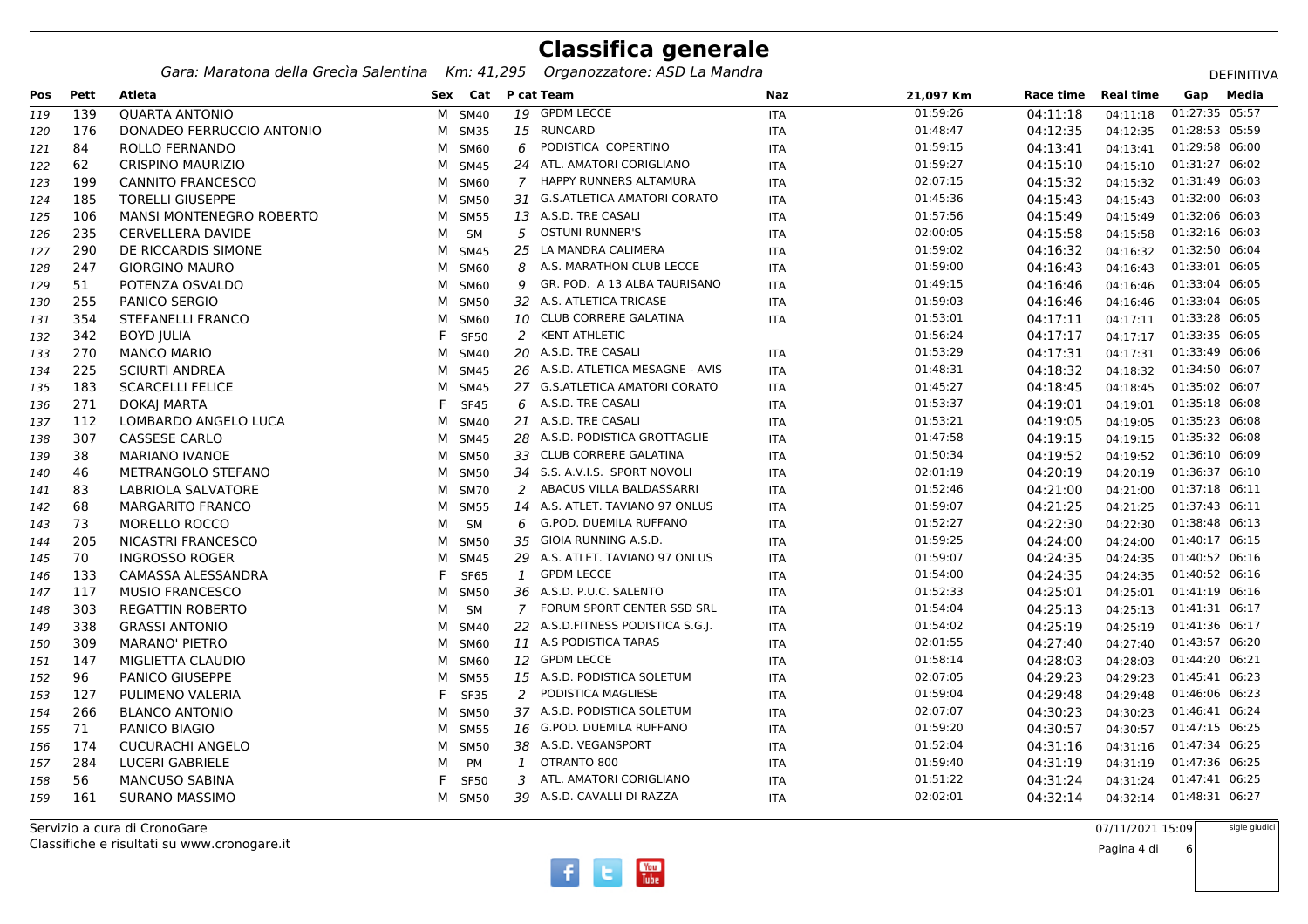*Gara: Maratona della Grecìa Salentina Km: 41,295 Organozzatore: ASD La Mandra*

|     |      | Gara: Maratona della Grecia Salentina |   | KM: 41,295         |                | - Organozzatore: ASD La Mandra    |            |           |           |                  |                | DEFINITIVA |
|-----|------|---------------------------------------|---|--------------------|----------------|-----------------------------------|------------|-----------|-----------|------------------|----------------|------------|
| Pos | Pett | Atleta                                |   | Sex Cat P cat Team |                |                                   | Naz        | 21,097 Km | Race time | <b>Real time</b> | Gap            | Media      |
| 160 | 254  | <b>MACCHIA LUCA</b>                   | М | PM                 |                | 2 A.S. ACTION RUNNING MONTERONI   | <b>ITA</b> | 01:51:07  | 04:32:33  | 04:32:33         | 01:48:50 06:27 |            |
| 161 | 100  | <b>SERRA ANGELO</b>                   | M | SM65               | $\overline{2}$ | A.S.D. PODISTICA SOLETUM          | <b>ITA</b> | 02:07:05  | 04:32:59  | 04:32:59         | 01:49:17 06:28 |            |
| 162 | 245  | <b>MASSARO STEFANO</b>                | м | SM45               |                | 30 A.S.D. GRECIA SALENTINA        | <b>ITA</b> | 01:51:51  | 04:33:27  | 04:33:27         | 01:49:44 06:28 |            |
| 163 | 153  | <b>MARULLI FLAVIO</b>                 | M | SM65               |                | 3 NUOVA ATLETICA COPERTINO        | ITA        | 02:07:04  | 04:33:38  | 04:33:38         | 01:49:55 06:29 |            |
| 164 | 162  | LANZILAO GIACOMO                      | м | <b>SM55</b>        |                | 17 A.S.D. CAVALLI DI RAZZA        | ITA        | 01:59:04  | 04:34:39  | 04:34:39         | 01:50:56 06:30 |            |
| 165 | 158  | <b>RE GABRIELE</b>                    | м | <b>SM35</b>        |                | 16 ASD ATLETICA LEVERANO          | <b>ITA</b> | 01:59:56  | 04:35:37  | 04:35:37         | 01:51:55 06:31 |            |
| 166 | 152  | <b>MANCA MARIA FRANCESCA</b>          |   | <b>SF40</b>        |                | 3 NUOVA ATLETICA COPERTINO        | ITA        | 02:07:15  | 04:35:39  | 04:35:39         | 01:51:56 06:31 |            |
| 167 | 140  | PALUMBO GAETANO                       | м | <b>SM50</b>        | 40             | <b>GPDM LECCE</b>                 | ITA        | 01:53:30  | 04:36:11  | 04:36:11         | 01:52:28 06:32 |            |
| 168 | 320  | <b>ZANIBONI GIANCARLO</b>             | м | SM65               | 4              | MARATHON CLUB TRENTO              | <b>ITA</b> | 02:08:48  | 04:37:39  | 04:37:39         | 01:53:56 06:34 |            |
| 169 | 264  | <b>MARRA ANTONIO</b>                  | м | <b>SM50</b>        | 41             | PODISTICA COPERTINO               | ITA        | 02:07:09  | 04:38:13  | 04:38:13         | 01:54:30 06:35 |            |
| 170 | 274  | ANTONAZZO GREGORIO                    |   | M SM50             |                | 42 SPORT RUNNING PORTOSELVAGGIO   | ITA        | 01:53:49  | 04:38:44  | 04:38:44         | 01:55:01 06:36 |            |
| 171 | 97   | <b>SERAFINI ANTONIO</b>               | м | <b>SM55</b>        |                | 18 A.S.D. PODISTICA SOLETUM       | <b>ITA</b> | 02:07:06  | 04:39:55  | 04:39:55         | 01:56:13 06:38 |            |
| 172 | 263  | DE PAOLIS SILVIA                      |   | <b>SF40</b>        | $\overline{4}$ | PODISTICA COPERTINO               | <b>ITA</b> | 02:13:19  | 04:40:15  | 04:40:15         | 01:56:32 06:38 |            |
| 173 | 90   | D'AGOSTINO PARIDE                     | м | SM45               |                | 31 PODISTICA COPERTINO            | ITA        | 01:59:08  | 04:40:52  | 04:40:52         | 01:57:10 06:39 |            |
| 174 | 102  | COCOLA ANNA LUCIA                     |   | <b>SF50</b>        |                | 4 A.S.D. PODISTICA SOLETUM        | ITA        | 02:07:05  | 04:41:08  | 04:41:08         | 01:57:26 06:39 |            |
| 175 | 268  | SPECCHIA ANTONIO                      | м | <b>SM50</b>        |                | 43 A.S.D. PODISTICA SOLETUM       | ITA        | 01:55:30  | 04:41:08  | 04:41:08         | 01:57:26 06:39 |            |
| 176 | 297  | <b>BALENA PIERO LUIGI</b>             | м | <b>SM55</b>        |                | 19 ASD SPORTIVAMENTE - MAGLIE     | ITA        | 01:50:06  | 04:42:04  | 04:42:04         | 01:58:22 06:41 |            |
| 177 | 187  | SCANDAMARRO CORRADO                   | м | SM40               |                | 23 ATLETICA TOMMASO ASSI TRANI    | ITA        | 01:59:41  | 04:42:05  | 04:42:05         | 01:58:23 06:41 |            |
| 178 | 189  | <b>MASTRONICOLA GIUSEPPE</b>          |   | M SM55             |                | 20 A.S.D. TRANI MARATHON          | ITA        | 02:00:10  | 04:42:05  | 04:42:05         | 01:58:23 06:41 |            |
| 179 | 191  | DE CILLIS NICOLA                      | M | <b>SM55</b>        |                | 21 A.S.D. TRANI MARATHON          | ITA        | 01:59:40  | 04:42:05  | 04:42:05         | 01:58:23 06:41 |            |
| 180 | 336  | <b>LONGO SIMONE</b>                   | M | SM45               |                | 32 LA MANDRA CALIMERA             | ITA        | 01:59:02  | 04:42:26  | 04:42:26         | 01:58:44 06:41 |            |
| 181 | 351  | LEOPARDI BARRA ANTONIO                |   | M SM55             |                | 22 BARLETTA SPORTIVA              | ITA        | 02:07:15  | 04:44:21  | 04:44:21         | 02:00:38 06:44 |            |
| 182 | 209  | SANTORSOLA VITO                       | M | <b>SM50</b>        |                | 44 ASD AMICI FONTANA ROMANO       | ITA        | 01:58:51  | 04:45:26  | 04:45:26         | 02:01:44 06:45 |            |
| 183 | 279  | <b>VALLONE SANDRO</b>                 | M | <b>SM45</b>        |                | 33 SPORT RUNNING PORTOSELVAGGIO   | <b>ITA</b> | 01:55:49  | 04:45:42  | 04:45:42         | 02:01:59 06:46 |            |
| 184 | 78   | <b>GIANNONE ANTONIO</b>               | м | <b>SM55</b>        |                | 23 A.S. ACTION RUNNING MONTERONI  | ITA        | 02:17:13  | 04:46:56  | 04:46:56         | 02:03:14 06:48 |            |
| 185 | 111  | ORLANDO ANNA                          |   | SF60               |                | 1 A.S.D. TRE CASALI               | ITA        | 02:10:04  | 04:47:35  | 04:47:35         | 02:03:52 06:48 |            |
| 186 | 180  | ABBATTISTA RICCARDO                   | м | SM35               |                | 17 G.S.ATLETICA AMATORI CORATO    | ITA        | 01:52:45  | 04:49:27  | 04:49:27         | 02:05:45 06:51 |            |
| 187 | 236  | DE PERTO SALVATORE                    | м | <b>SM50</b>        |                | 45 ASD PODISMO SPV MY DOMO        | ITA        | 02:16:08  | 04:50:18  | 04:50:18         | 02:06:36 06:52 |            |
| 188 | 142  | <b>RIZZO VALERIA</b>                  |   | <b>SF50</b>        |                | 5 GPDM LECCE                      | ITA        | 02:16:09  | 04:50:18  | 04:50:18         | 02:06:36 06:52 |            |
| 189 | 227  | LAURORA PAOLO                         | м | <b>SM50</b>        |                | 46 A.S.D. ATLETICA MESAGNE - AVIS | ITA        | 02:02:28  | 04:50:49  | 04:50:49         | 02:07:06 06:53 |            |
| 190 | 262  | <b>CULIERSI RAFFAELLA ANNA</b>        |   | <b>SF45</b>        | 7              | PODISTICA COPERTINO               | <b>ITA</b> | 02:13:20  | 04:50:58  | 04:50:58         | 02:07:15 06:53 |            |
| 191 | 260  | LEZZI PIERA                           |   | <b>SF50</b>        | 6              | PODISTICA COPERTINO               | ITA        | 02:13:20  | 04:50:58  | 04:50:58         | 02:07:15 06:53 |            |
| 192 | 32   | URSO ROBERTO                          | M | SM45               |                | 34 CLUB CORRERE GALATINA          | ITA        | 02:06:09  | 04:52:02  | 04:52:02         | 02:08:20 06:55 |            |
| 193 | 136  | LAZZARI SILVESTRO                     |   | M SM55             |                | 24 GPDM LECCE                     | <b>ITA</b> | 01:54:20  | 04:52:49  | 04:52:49         | 02:09:07 06:56 |            |
| 194 | 277  | RIZZO FRANCESCO LUCIO                 | M | <b>SM50</b>        |                | 47 SPORT RUNNING PORTOSELVAGGIO   | <b>ITA</b> | 02:06:04  | 04:54:04  | 04:54:04         | 02:10:22 06:58 |            |
| 195 | 288  | CAIULO DIONIGIO                       | м | SM40               |                | 24 ASD N.E.S.T.                   | ITA        | 02:07:39  | 04:54:23  | 04:54:23         | 02:10:41 06:58 |            |
| 196 | 251  | <b>CANUTI ANTONIO</b>                 | M | SM65               |                | 5 A.S. ACTION RUNNING MONTERONI   | <b>ITA</b> | 02:17:33  | 04:55:58  | 04:55:58         | 02:12:15 07:00 |            |
| 197 | 252  | MACCHIA ADRIANO SALVATORE             | м | <b>SM55</b>        |                | 25 A.S. ACTION RUNNING MONTERONI  | <b>ITA</b> | 02:17:34  | 04:57:12  | 04:57:12         | 02:13:30 07:02 |            |
| 198 | 72   | COSTANTINI MASSIMO GIOVANNI           | м | <b>SM55</b>        |                | 26 G.POD. DUEMILA RUFFANO         | <b>ITA</b> | 02:08:41  | 04:57:57  | 04:57:57         | 02:14:14 07:03 |            |
| 199 | 160  | <b>RE FERNANDO</b>                    | м | SM45               |                | 35 ASD ATLETICA LEVERANO          | ITA        | 02:08:49  | 04:57:57  | 04:57:57         | 02:14:14 07:03 |            |
| 200 | 318  | PINTUS GIUSEPPE                       |   | M SM65             |                | 6 A.S.D. FITNESS PODISTICA S.G.J. | ITA        | 02:08:53  | 05:01:46  | 05:01:46         | 02:18:04 07:09 |            |
|     |      |                                       |   |                    |                |                                   |            |           |           |                  |                |            |